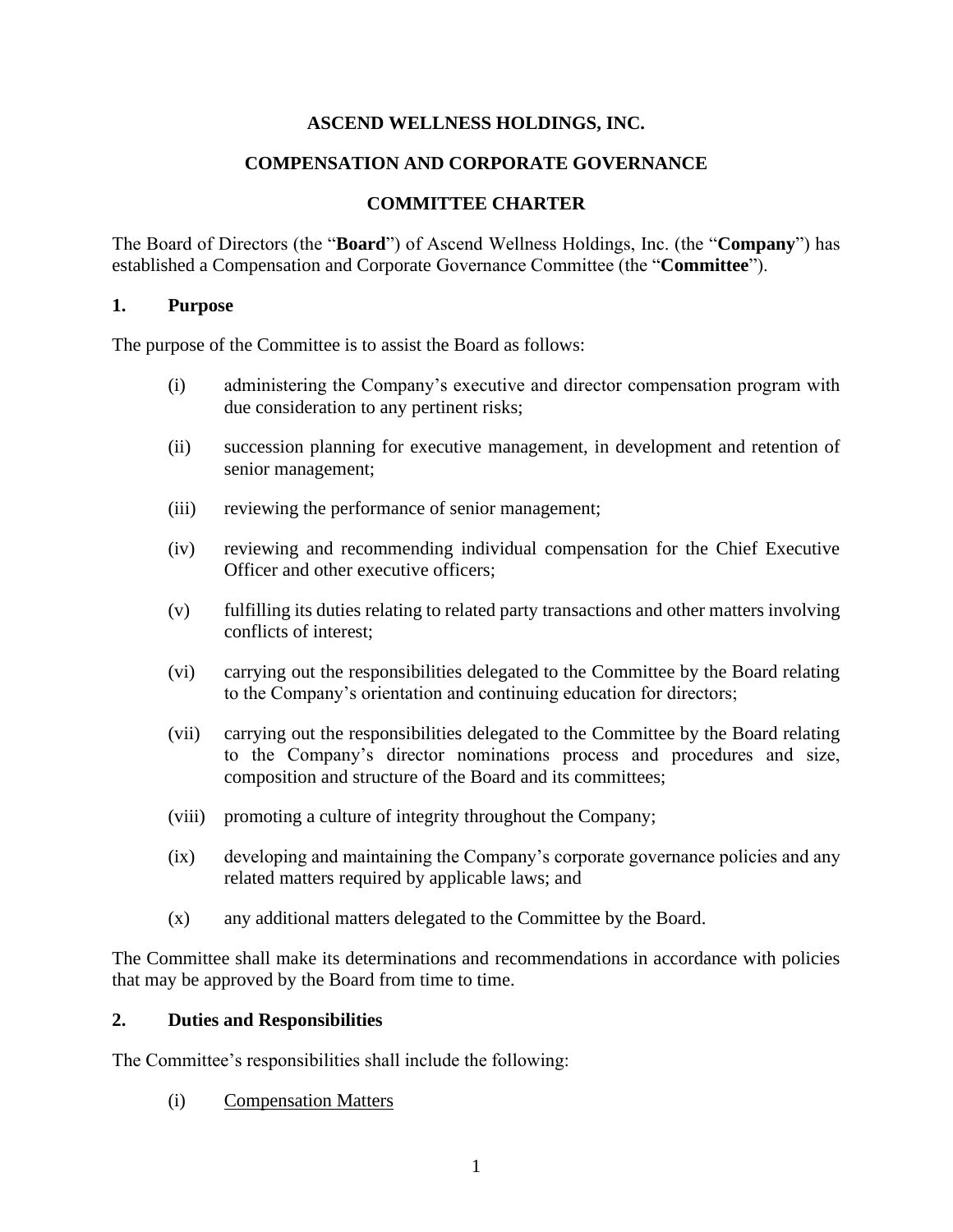1. reviewing and recommending to the Board the Company's compensation policies, and reviewing such policies on a periodic basis, and at least once annually, to ensure they remain current, competitive and consistent with the Company's overall goals;

2. reviewing and approving at least annually corporate goals and objectives relevant to the Chief Executive Officer's compensation, evaluating the Chief Executive Officer's performance in light of those corporate goals and objectives, and making recommendations to the Board with respect to the Chief Executive Officer's compensation level (including salary, incentive compensation plans and equity-based plans) based on this evaluation and based on any recent stockholder advisory vote on executive compensation as required by Section 14A of the United States Securities Exchange Act of 1934, as amended (the "**Exchange Act**"), as well as making recommendations to the Board with respect to any employment, severance or change of control agreements for the Chief Executive Officer;

3. reviewing, on at least an annual basis, the form and amount of compensation for members of the Board and committees thereof, and making recommendations to the Board with respect to the adequacy and form of such compensation payable to and benefits of directors in their capacity as directors (including Board and committee retainers, meeting and committee fees, incentive compensation plans, and equity-based plans), so as to ensure that such compensation realistically reflects the responsibilities and risks involved in being an effective director;

4. considering the implications of risks associated with the Company's compensation policies and practices and the steps that may be taken to mitigate any identified risks;

5. reviewing and approving executive compensation disclosure before the Company publicly discloses such information, including disclosure set out in the Company's proxy statement and annual report, as applicable;

6. reviewing and approving on an annual basis management's succession plans for executive management, including specific development plans and career planning for potential successors, updating the Company's organization chart showing the reporting chain and defining the allocation of corporate responsibilities, and recommending the succession plan to the Board;

7. reviewing, with the Chief Executive Officer, management's assessment of existing management resources and plans for ensuring that qualified personnel will be available as required for succession to officers and other management personnel, and reporting on this matter to the Board when appropriate;

8. developing and maintaining a Board succession plan that is responsive to the Company's needs and the interests of stockholders;

9. reviewing and approving for executive officers, other than the Chief Executive Officer, all compensation (including salary, incentive compensation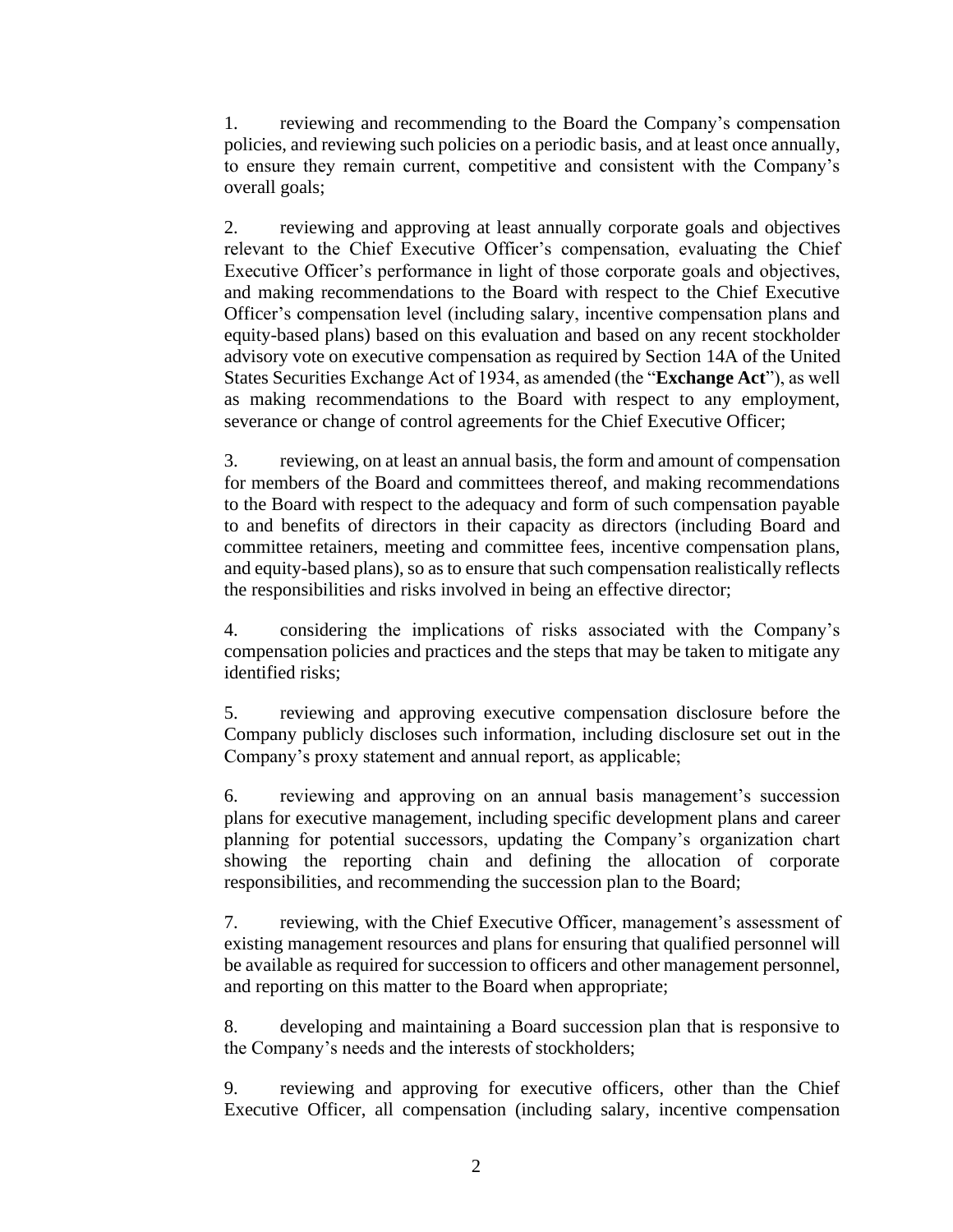plans and equity-based plans) taking into account each executive officer's performance in light of the Company's goals and objectives and the most recent stockholder advisory vote on executive compensation as required by Section 14A of the Exchange Act, and any employment, severance or change in control agreements;

10. reviewing the voting results of any non-binding, advisory proposal voted on by the Company's stockholders to approve the compensation of the Company's named executive officers required by Section 14A of the Exchange Act (a "**Sayon-Pay Vote**"), if applicable, and based on the results of any Say-on-Pay Vote, recommending to the Board any adjustments to the Company's executive compensation policies and guidelines;

11. reviewing, approving if appropriate, and recommending to the Board for approval compensatory grants pursuant to the Company's compensation plans after considering the results of the most recent Say-on-Pay Vote, if applicable;

12. reviewing the voting results of any non-binding, advisory proposal voted on by the Company's stockholders regarding the frequency of Say-on-Pay Votes required by Section 14A of the Exchange Act (a "**Say-on-Frequency Vote**"), if applicable, and based on the results of any Say-on-Frequency Vote, recommending to the Board the frequency with which the Company should conduct a Say-on-Pay Vote; and

13. overseeing the selection of any benchmark group used in determining compensation or any element of compensation**.**

#### (ii) Nomination Matters

1. determining the qualifications, qualities, skills, and other expertise required to be a director and to develop, and recommend to the Board for its approval, criteria to be considered in selecting nominees for directorships (the "**Director Criteria**"), which will reflect, among other things:

- (i) competencies, skills and personal qualities that the Board considers to be necessary for the Board, as a whole, to possess;
- (ii) competencies, skills and personal qualities that the Board considers each existing director to possess;
- (iii)competencies, skills and personal qualities that each new director would bring to the Board; and
- (iv)responsibilities that would materially interfere with or be incompatible with Board membership;

2. identifying and screening individuals qualified to become members of the Board, consistent with the Director Criteria. The Committee shall consider any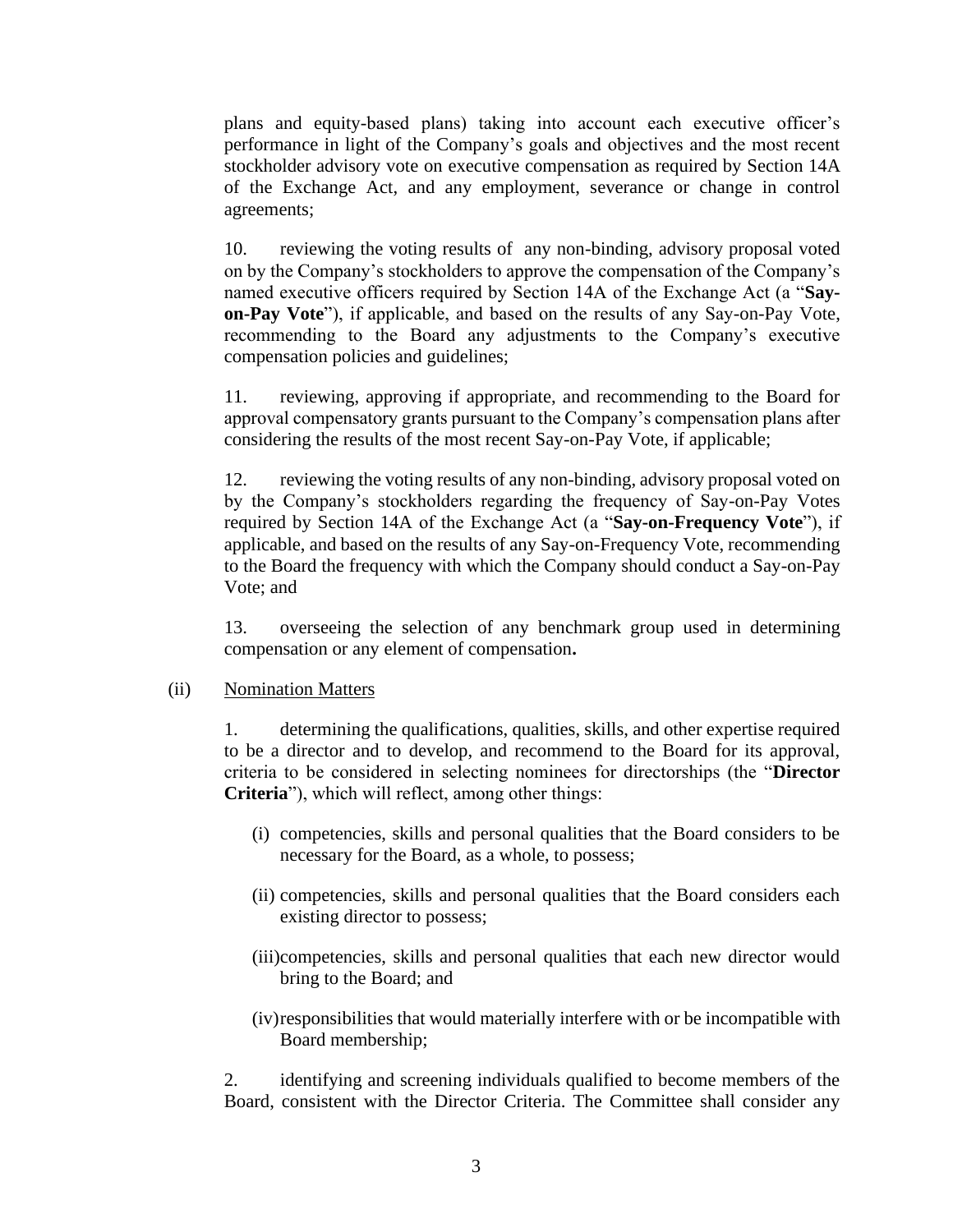director candidates recommended by the Company's stockholders pursuant to the applicable procedures as described in the Company's proxy statement. The Committee shall also consider any nominations of director candidates validly made by stockholders in accordance with applicable laws, rules and regulations and the provisions of the Company's charter documents;

3. making recommendations to the Board regarding the selection and approval of the nominees for directorships to be submitted to a stockholder vote at the annual meeting of stockholders, subject to approval by the Board. In making its recommendations to the Board, the Committee will provide an assessment of whether each candidate is or would be: (i) independent under applicable laws, regulations, rules and guidelines; and (ii) "financially literate" as defined in National Instrument 52-110 – *Audit Committees*;

#### (iii) Board Composition, Size and Structure

1. developing, subject to approval by the Board, a process for an annual evaluation of the Board and its committees and to oversee the conduct of this annual evaluation;

2. reviewing the Board's committee structure and composition and to make recommendations to the Board regarding the appointment of directors to serve as members of each committee and committee chair annually;

3. if a vacancy on the Board and/or any Board committee occurs, identifying and making recommendations to the Board regarding the selection and approval of candidates to fill such vacancy either by election by stockholders or appointment by the Board;

4. developing and overseeing a Company orientation program for new directors and a continuing education program for current directors and to periodically review these programs and update them as necessary;

5. reviewing all director compensation and benefits for service on the Board and Board committees at least once a year and to recommend any changes to the Board as necessary;

6. developing and recommending to the Board for approval any director independence standards in addition to those required by the Canadian Securities Exchange, and any other exchanges and/or marketplaces on which the securities of the Company may be quoted or listed for trading, to determine whether a director has a relationship with the Company that would impair its independence;

7. reviewing any director resignation letter tendered in accordance with the Company's director resignation policy, and evaluating and recommending to the Board whether such resignation should be accepted;

#### (iv) Corporate Governance Matters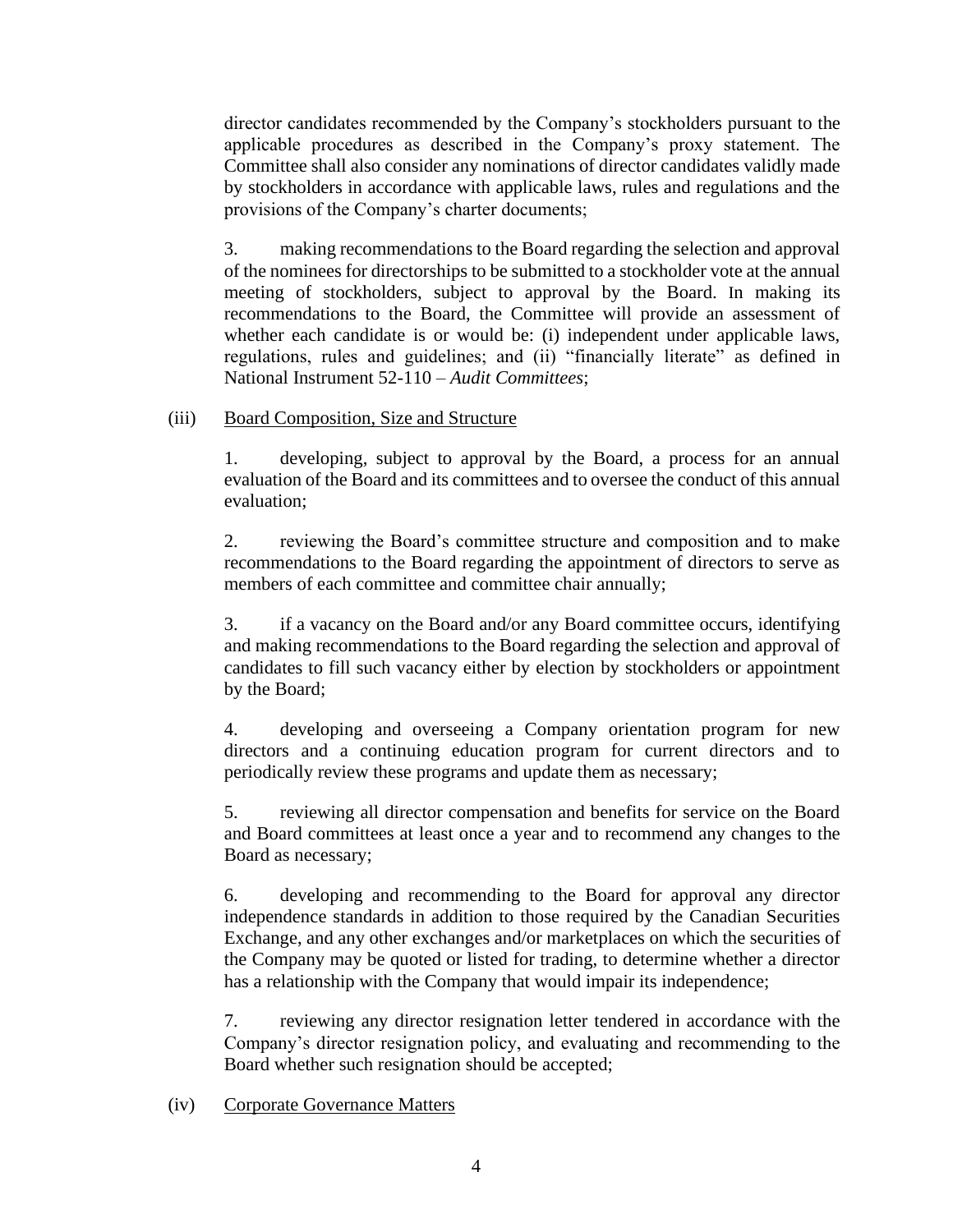1. developing and recommending to the Board a set of corporate governance guidelines applicable to the Company, to review these principles at least once a year and to recommend any changes thereto to the Board;

2. overseeing the Company's corporate governance practices and procedures, including identifying best practices and reviewing and recommending to the Board for approval any changes to the documents, policies and procedures in the Company's corporate governance framework, including its certificate of incorporation and by-laws, as each may be amended from time to time;

3. developing and recommending to the Board for approval a Company policy for the review and approval of related party transactions and reviewing, approving and overseeing any transaction between the Company and any "related person" (as defined in Item 404 of Regulation S-K under the United States Securities Act of 1933, as amended ("**Regulation S-K**") that is not required to be dealt with by an "independent special committee" pursuant to applicable securities law rules on an ongoing basis in accordance with the Company's related party transaction approval policy; provided, that any member of the Committee who is a party to or has a potential conflict of interest in a proposed transaction, or who has a material interest in any related party transaction or is a party to a related party transaction, must abstain from any vote on that transaction;

4. reviewing and discussing with senior management disclosure of the Company's corporate governance practices and policies, including information regarding the operations of the Committee and other Board committees, director independence and the director nominations process, and to recommend that this disclosure be, included in the Company's proxy statement and/or annual report, as applicable;

5. reviewing the charter of each of the Board's committee and recommending any amendments to the Board;

6. reviewing the position description for the Chair and recommending any amendments to the Board;

7. developing and recommending to the Board for approval a Company Code of Business Conduct and Ethics (the "**Code**"), monitoring compliance with the Code, investigating any alleged breach or violation of the Code, enforcing the provisions of the Code and reviewing the Code periodically and recommending any changes to the Board. The Code will be posted on the Company's website and management information circulars of the Company will state that the Code is available on the website or is available in print to any stockholder who requests a copy;

8. meeting separately with each member of senior management on an annual basis;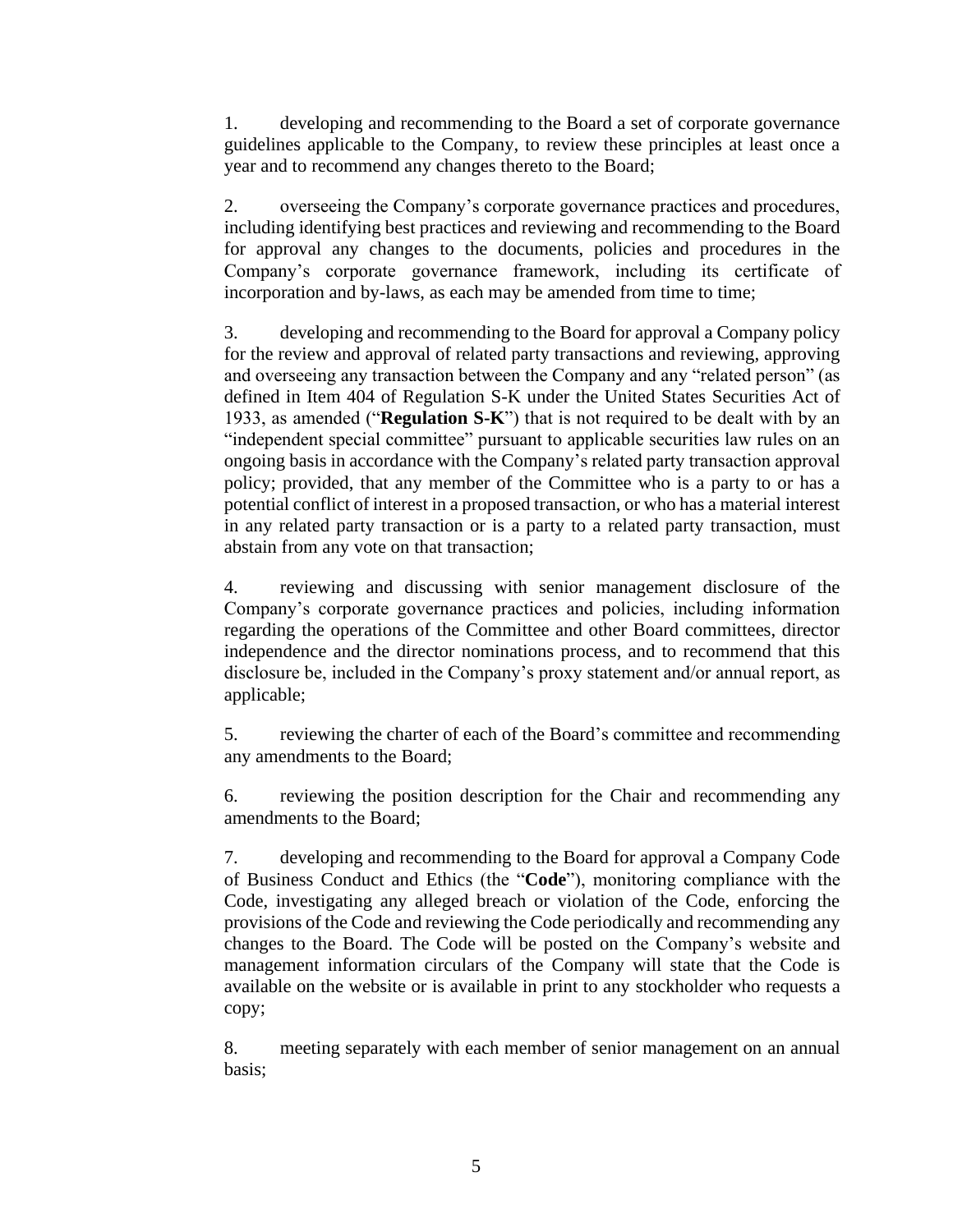9. working with the Chief Executive Officer and other members of senior management to foster a healthy corporate governance culture within the Company; and

10. monitoring developments in the area of corporate governance and recommending initiatives that will help the Company maintain high standards of corporate governance;

11. reviewing and monitoring the Company's compliance with applicable human rights laws; and

12. reviewing and monitoring the Company's human resources strategies for consistency with the Company's vision, mission and core values.

(v) General

1. any other activities consistent with this Charter, the Company's by---laws, and governing laws that the Board or Committee determines are necessary or appropriate; and

2. such other powers and duties as delegated to it by the Board in order to carry out its responsibilities.

# **3. Director Nomination Qualifications**

The Committee will formulate and administer the Director Criteria for identifying, evaluating and recommending director candidates to stand for election at a meeting of stockholders or to fill a vacancy existing on the Board.

# **4. Appointment and Term of Committee Members**

The members of the Committee shall be appointed by the Board on the recommendation of the Committee. The members of the Committee shall be appointed annually at the time of each annual meeting of stockholders, and shall hold office until the next annual meeting, or until they are removed by the Board or their successors are earlier appointed, or until they cease to be directors of the Company.

# **5. Composition of Committee/Member Qualifications**

The Committee shall have at least three members. A majority of the members of the Committee shall be independent in accordance with (i) the rules of the Canadian Securities Exchange, and the rules and regulations of any other exchanges and/or marketplaces on which the securities of the Company may be quoted or listed for trading, and (ii) any of the Company's independence guidelines applicable to members of the Committee.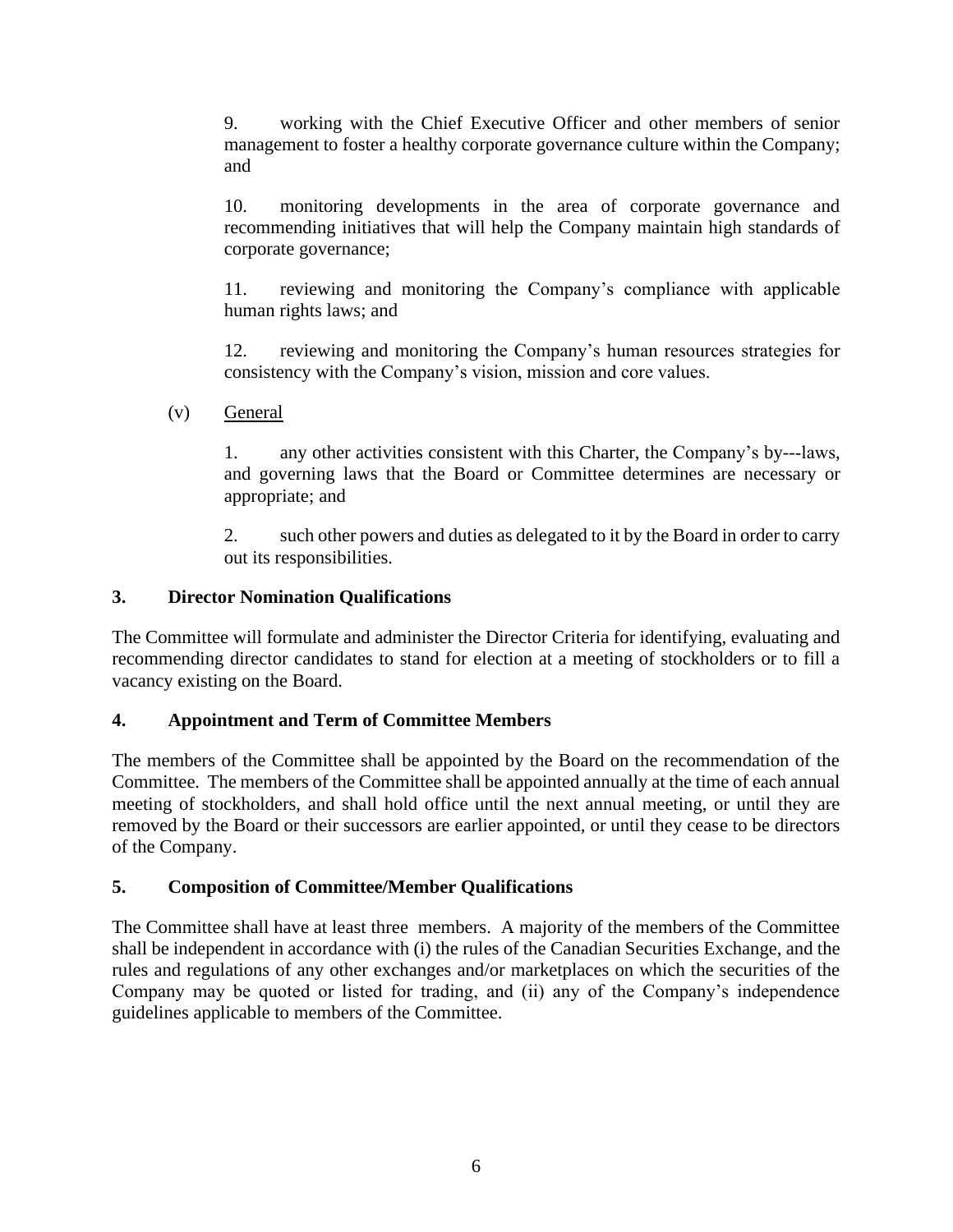### **6. Vacancies**

Where a vacancy occurs at any time in the membership of the Committee, it may be filled by the Board on the recommendation of the Committee and shall be filled by the Board on such recommendation if the Committee is composed of fewer than three directors. If a vacancy exists on the Committee, the remaining members will exercise all of its powers so long as a quorum remains in office. The Board may remove and replace any member of the Committee at any time and upon removal, a Committee member will automatically cease to be a member as soon as he or she ceases to meet the qualifications set out above.

# **7. Committee Chair**

The Chair of the Committee (the "**Chair**") shall be selected by the Board on the recommendation of the Committee; *provided*, that if the Board does not so designate a Chair, the Committee shall choose one of its members to be its Chair by majority vote. If the Chair is not present at any meeting of the Committee, one of the other members of the Committee present at the meeting shall be chosen by the Committee to preside as Chair at the meeting.

Among other responsibilities, the Chair should:

- (i) provide leadership to the Committee and oversee the functioning of the Committee;
- (ii) set the agenda for each meeting of the Committee with input from other members of the Committee, the Chair of the Board and any other appropriate individuals;
- (iii) act as a liaison, and maintain communication, with the Chair of the Board and the Board to coordinate input from the Board and to optimize the effectiveness of the Committee;
- (iv) ensure appropriate information is provided to the Committee by senior management of the Company to enable the Committee to function effectively and comply with this mandate;
- (v) ensure that appropriate resources and expertise are available to the Committee; and
- (vi) perform such other duties as may be delegated to the Chair by the Committee or the Board from time to time.

#### **8. Secretary of the Committee**

The Corporate Secretary of the Company shall be the secretary at each meeting of the Committee. If the Corporate Secretary is not able to attend the meeting, or is specifically requested not to attend an in-camera meeting or portion thereof, the Committee shall, at the start of the meeting or portion thereof, appoint a secretary who need not be a director of the Company for the purposes of recording the minutes of the meeting or portion of the meeting.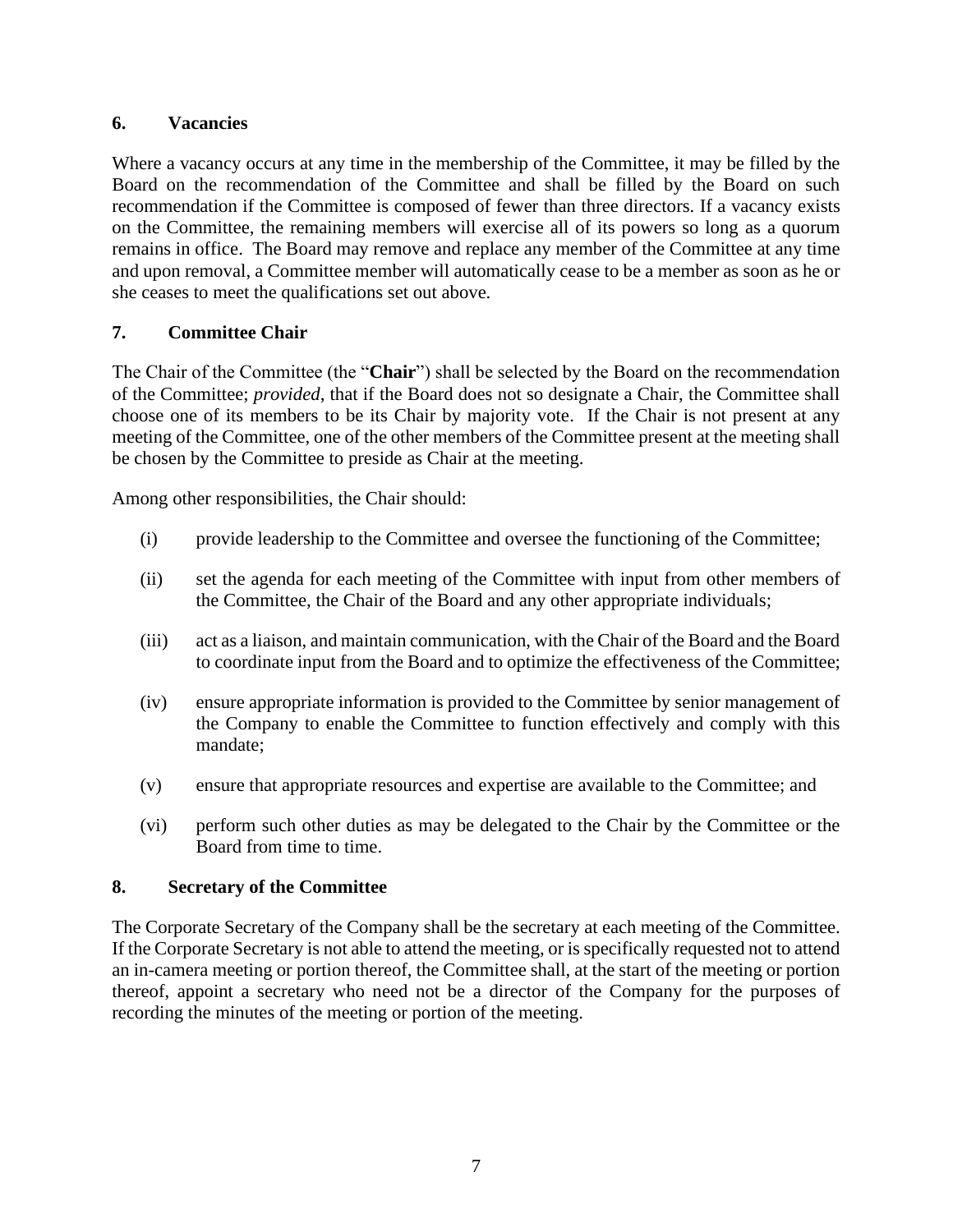### **9. Meetings**

The Chair, in consultation with the Committee members, shall determine the schedule and frequency of the Committee meetings, provided that the Committee shall meet at least once per fiscal quarter. The Committee may at any time meet with the Chief Executive Officer to discuss any matters that the Committee or Chief Executive Officer believes should be discussed. The Chief Executive Officer may not be present during the Committee's voting or deliberations regarding the Chief Executive Officer's compensation. The Committee may at any time, and at each regularly scheduled Committee meeting shall, meet without management present.

The Chair, any two members of the Committee or Chief Executive Officer of the Company may call a special meeting of the Committee.

The Committee shall report regularly to the Board regarding its actions and make recommendations to the Board as appropriate. Meetings will be held at a location determined by the Chair of the Committee. The Committee is governed by the same rules regarding meetings (including meetings in person or by telephone or other similar communications equipment), action without meetings, notice, waiver of notice, and quorum and voting requirements as are applicable to the Board.

Each member is expected to attend all meetings.

The Committee shall review this Charter at least annually and recommend any proposed changes to the Board for approval.

The Committee shall oversee the preparation of the "*Statement of Corporate Governance*" sections of the Corporation's proxy circular, management information circular or other public documents as required.

This Charter will also be posted on the Company's website and each annual report of the Company will state that this Charter is available on the website or is available in print to any stockholder who requests a copy.

# **10. Agenda**

The Chair shall approve the Committee's agenda for each meeting. The agenda and information concerning the business to be conducted at each Committee meeting shall, to the extent practical, be communicated to the members of the Committee sufficiently in advance of each meeting to permit meaningful review. Any member may propose the inclusion of items on the agenda, request the presence of or a report by any member of senior management, or at any meeting raise subjects that are not on the agenda for the meeting.

# **11. Attendance of Officers and Employees at a Meeting**

At the invitation of the Chair, one or more officers or employees of the Company may, and if required by the Committee shall, attend a meeting of the Committee.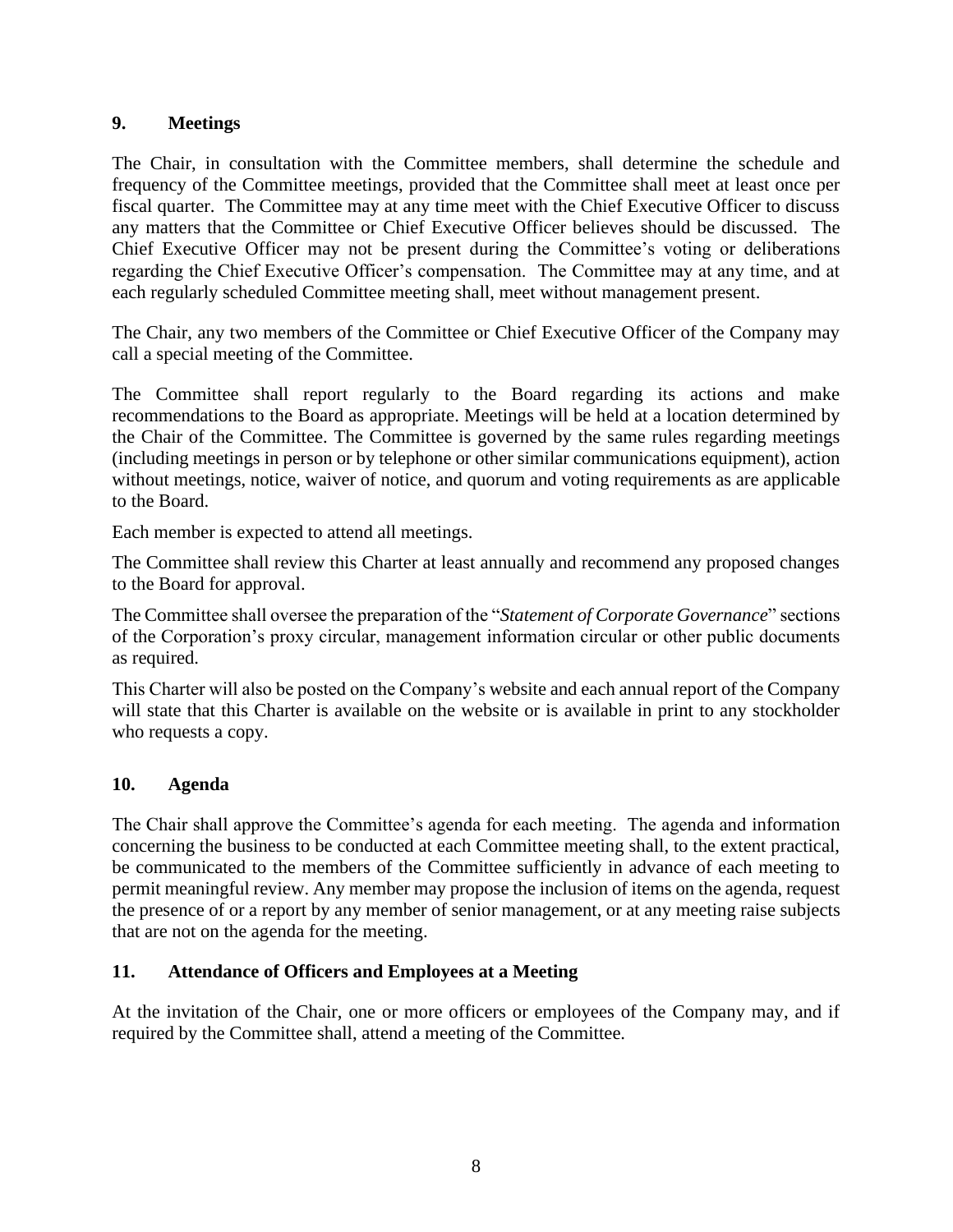# **12. Outside Consultants or Advisors**

The Committee, when it considers it necessary or advisable, may retain, at the Company's expense, outside consultants or advisors to assist or advise the Committee independently on any matter within its mandate. Prior to any engagement, the Committee shall take into account the independence of such consultants or advisors, including as required pursuant to Rule 10C-1(b)(4) under the Exchange Act. The Committee shall also evaluate whether any compensation consultant retained or to be retained by it has any conflict of interest in accordance with Item 407(e)(3)(iv) of Regulation S-K.

Any director may, with the prior approval of the Chair of the Board, engage an outside advisor at the reasonable expense of the Company in circumstances where such director and the Chair of the Board determine that it is appropriate in order for such director to fulfill his or her responsibilities as director, provided that the advice sought cannot properly be provided through the Company's management or through the Company's advisors in the normal course. If the Chair of the Board is not available in the circumstances or determines that it is not appropriate for such director to so engage outside counsel, the director may appeal the matter to the Committee, whose determination shall be final.

The Committee shall set the compensation and oversee the work of outside counsel, consultants and any other advisors it engages. The Committee shall receive appropriate funding from the Company, as determined by the Committee in its capacity as a committee of the Board, for the payment of compensation to any consultants, outside counsel and any other advisors it engages.

# **13. Delegation of Authority**

To the extent permitted by applicable law, the Committee shall have the power to delegate its authority and any of its responsibilities, along with the authority to take action in relation to such responsibilities, to one or more subcommittees or individual members of the Committee as the Committee deems appropriate in its sole discretion.

# **14. Annual Evaluation**

The Committee shall conduct an annual evaluation of the performance of its duties under this Charter and shall present the results of the evaluation to the Board. The Committee shall conduct this evaluation in such manner as it deems appropriate. The Committee will also review this Charter at least annually and submit it to the Board for approval together with such amendments as it deems necessary and appropriate.

# **15. Limitations on the Committee's Duties**

Nothing in this Charter is intended or may be construed as imposing on any member of the Committee or the Board a standard of care or diligence that is in any way more onerous or extensive than the standard to which the directors are subject to under applicable law. This Charter is not intended to change or interpret the certificate of incorporation or bylaws of the Company, as each may be amended from time to time, or any federal, provincial, state, exchange or marketplace